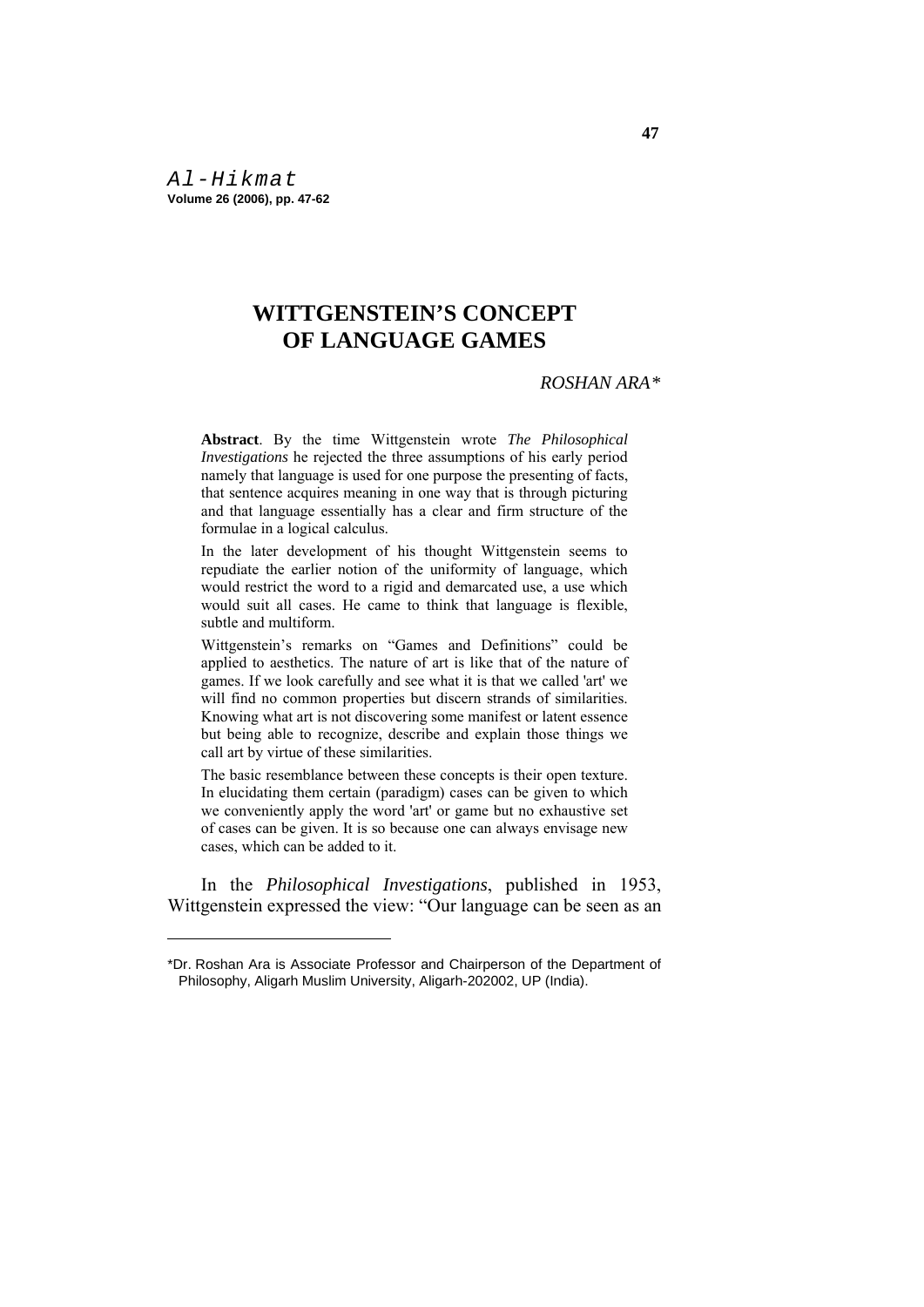ancient city: a maze of little streets and squares, of old and new houses, and of houses with additions from various periods; and this surrounded by a multitude of new borough with straight regular streets and uniform houses."<sup>1</sup>

 The book contains loosely connected paragraphs as Wittgenstein himself says: "it travels over a wide field of thought criss-cross in every direction." The book carries many unanswered questions, implicit hints, imaginary dialogues, images, metaphors and epigrams.<sup>2</sup>

 By the time he wrote, *The Philosophical Investigations*, he rejected the three assumptions of his early period namely that language is used for one purpose, the presenting of facts, that sentence acquires meaning in one way that is through picturing and that language essentially has a clear and firm structure of the formulae in a logical calculus.

 In the *Tractatus*, he has expressed the view that language is as complex as a living organism. So in order to grasp the meaning and essence of language one must make it clear and lucid. One should make a distinction between surface grammar that is grammar as it appears on the surface and 'depth grammar' that is a thorough analysis of complete forms of language as are discovered in factual language.<sup>3</sup>

 In the later development of his thought, Wittgenstein seems to repudiate the earlier notion of the uniformity of language which would restrict the word to a rigid and demarcated use, a use which would suit all cases. He came to think that language is flexible, subtle and multiform. This paradigm for explaining the multiformity of language is discussed in much detail in the Brown Book by Wittgenstein in 1934-35. He makes use of words like 'bricks', 'slabs' which refer to objects and *prima facie* it looks like logical atomism with its concept that the elements of language reflect data in reality. It happens to be a language game when a builder utters the word 'slab' and his assistant brings him the object that is needed. A great deal of training is needed in order to understand that on hearing a certain word one is to carry out a certain task just as a child learns the use of words on the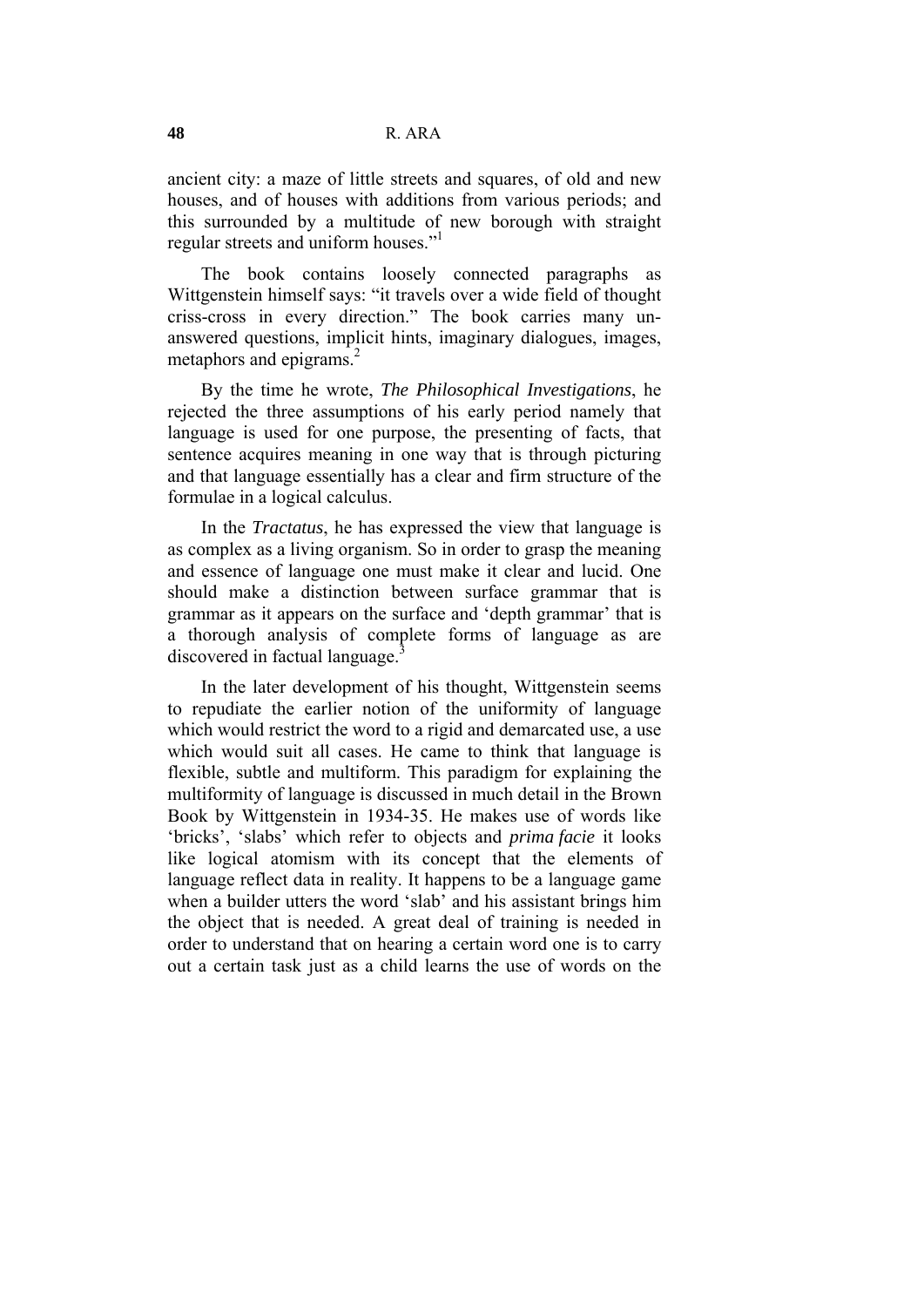basis of demonstrative teaching. A kind of rapport is established between the builder and the assistant with, such phrases as 'Five bricks', 'that slab', 'First Slab', 'ten brick' etc.<sup>4</sup>

 A counter example can be given of shooting a movie where the director gives command to his team in the following manner:

- Camera
- Lights
- Action

 There is no static reflection of things in words, but a total dynamic pattern of words and actions. 'Brick' is not a description, but an order or an appeal. It is in this way that language game that Wittgenstein put forward in his later work and that forms a critique of the logical period.

 Words are not names of isolated objects, separate constituents, but part of human actions. Words are like levers that can be used for different purposes one may be used as a crank, as a switch or as a pump handle. If not put to a specific use, they are rods of a similar kind. It is only in their use that they have meaning as levers.<sup>5</sup>

 The functioning of words is as varied as the functioning of objects. If one takes the example of tools in a toolbox one finds a hammer, pliers, a saw, a screw-driver, a rule, a glue pot, glue, nails and screws. There is no single use of these tools. It is not even adequate to say that all tools are used to modify something. Wittgenstein thus argues that there are different kinds of use of what one calls symbols, words, and sentences. And this variety is not something fixed.<sup>6</sup>

 When one speaks of use one may think of rules which are employed in language. One has learned what a piece of language means by observing what other people do because one knows that people who speak the language will use it in that way. For example, if one teaches someone the meaning of a colour word by showing him samples of the colour, he will understand and will use in new situations as he has been taught.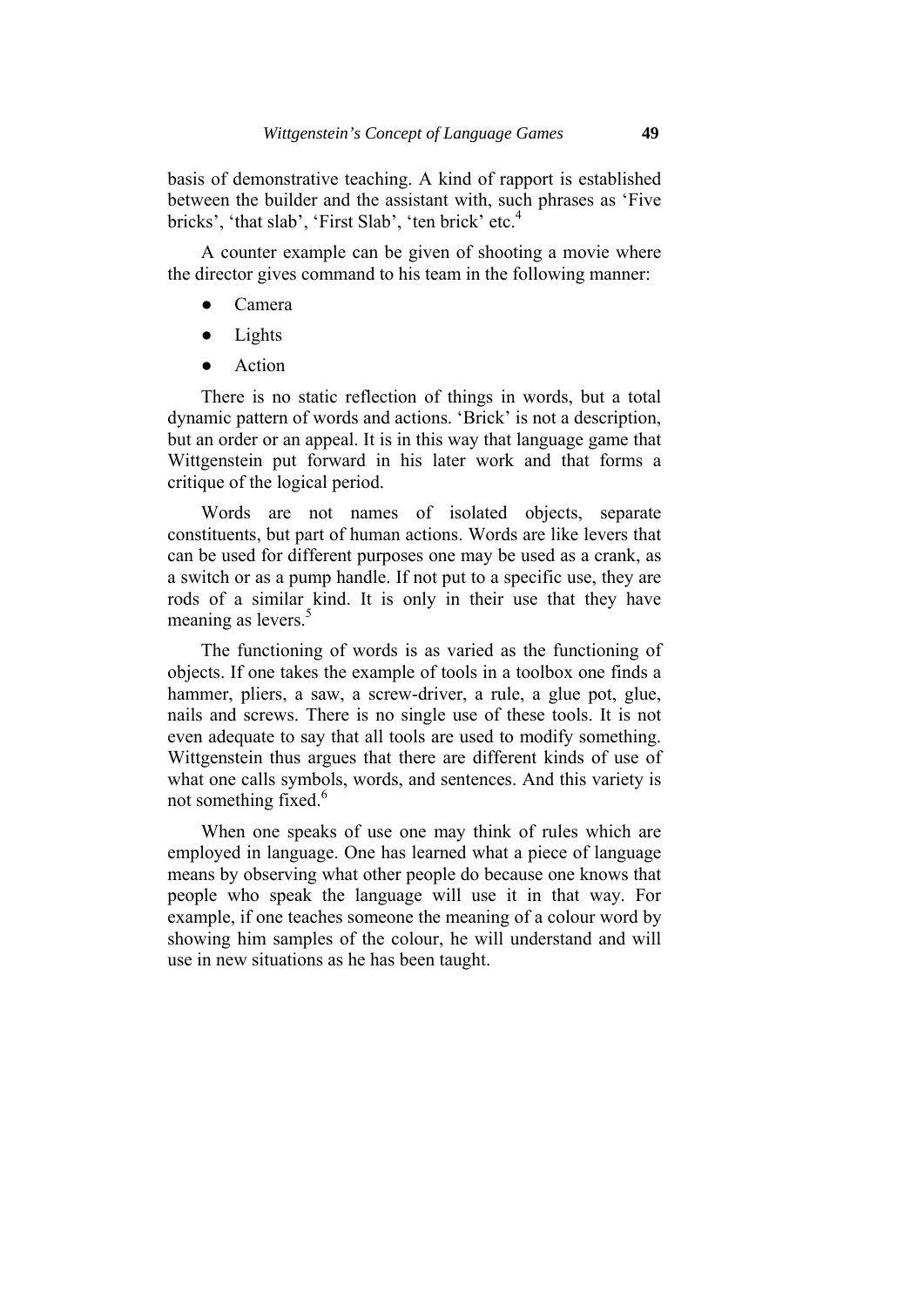Interestingly enough a bull may charge at a red flag and rats may be trained to react in one way to red lights and in other way to blue lights but neither the bull nor the rats know what red is. In other words, neither of them has the concept of red or has the concept of colour.<sup>7</sup>

 It may be pointed out that there has to be an agreement in one's reactions and this makes communication possible. People take note of the fact whether their reactions tally and this need considerable comprehension. It is on account of one's agreement in our reactions that makes possible for one to teach anything and for someone to understand anything. Thus, the consensus of reactions is in this sense prior to language.<sup>8</sup>

 A central theme of *Wittgenstein's Investigations* rests on the concept of meaning. Wittgenstein asserts that to use the same word is not meant to have the same meaning. The meaning of a Bishop in a game of chess is not attained by finding out the material of which the piece is made. One must follow the moves that can be made with the Bishop and the rules it is governed by 'Bishop' is not the name of a piece of ivory, but a function within a context of rules.

 A counter example can be given of a game like long tennis in which the word 'love' has nothing to do with the emotion but is used as zero.

 There is still one more theme which may one mentioned in this regard and which has been emphasized by writers such as Miss Anscombe. Intention may be defined variously. It may signify motive disposition, decision, prediction, desire, purpose etc. The grammar suggests that intend functions as an auxiliary than as a verb, something is needed to complete it. It is like a variable which may be filled in by the object of intention.<sup>9</sup>

 As far as Wittgenstein's views are concerned he enquires if intention were a feeling like a tickle, or a group of many feelings that can be remembered or repeated to some one else. He rejects the idea that intention is any sort of feeling.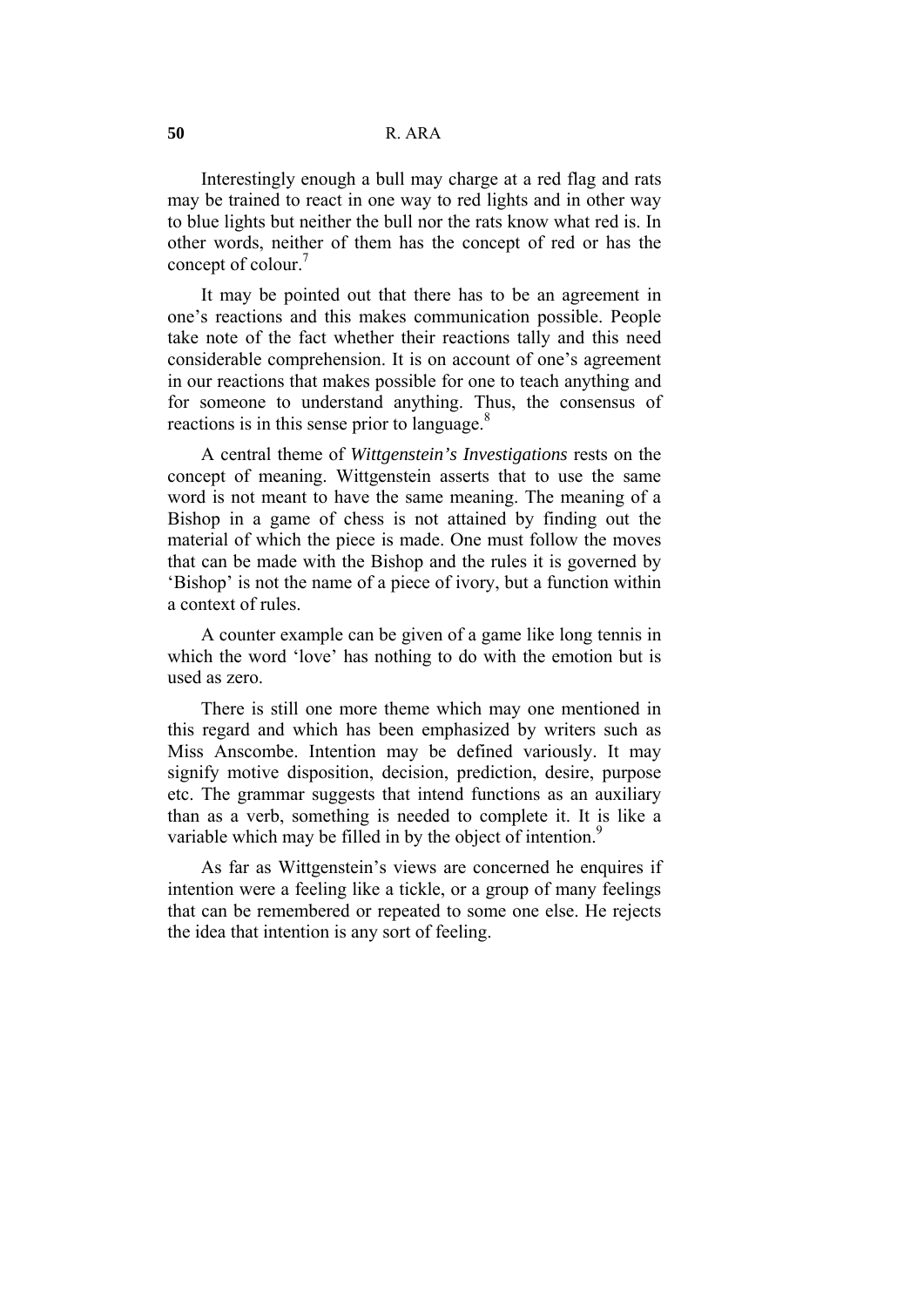Ewing is of the view that there is a hidden circularity as regards the meaning of the term intention. For example, 'X is good' implies that one ought to have a favourable attitude towards it. But favourable includes the notion of good thus yielding "X is good" means one ought to have a good attitude towards it.

 Ross is of the view that certain acts are self-evidently good when one has attained a sufficient mental maturity. But maturity contradicts the notion of self-evidence and includes the notion of good.

 Wittgenstein regards intention as a concern for something to take place in future. But it may be pointed out that it is the total past, present and future situations which are important in determining intentions and thus intention become defeasible.<sup>10</sup>

 Melden is of the view that intention includes the whole history of an event. In intending one must take into account:

- (*a*) circumstances,
- (*b*) further avowals and disavowals made,
- (*c*) further actions,
- (*d*) feelings betrayed, and
- (*e*) interests exhibited etc.

Thus, intention is not a single occurrence and so cannot be a cause $^{11}$ 

 An intention may be regarded as a pattern of behaviour. Melden thinks that a pattern which arranges the chaos of events provides one with a better understanding of an agent. Miss Anscombe claims that to give a motive is to regard action as one of the possible patterns of behaviour. Wittgenstein envisaged intention — as a pattern of behaviour we construct and observe and not an internal state which acts in a causal manner.

 If intention is based on Wittgenstein's notion that the meaning of a word is its use in a language game, it may be said that intention gains meaning both from the language and context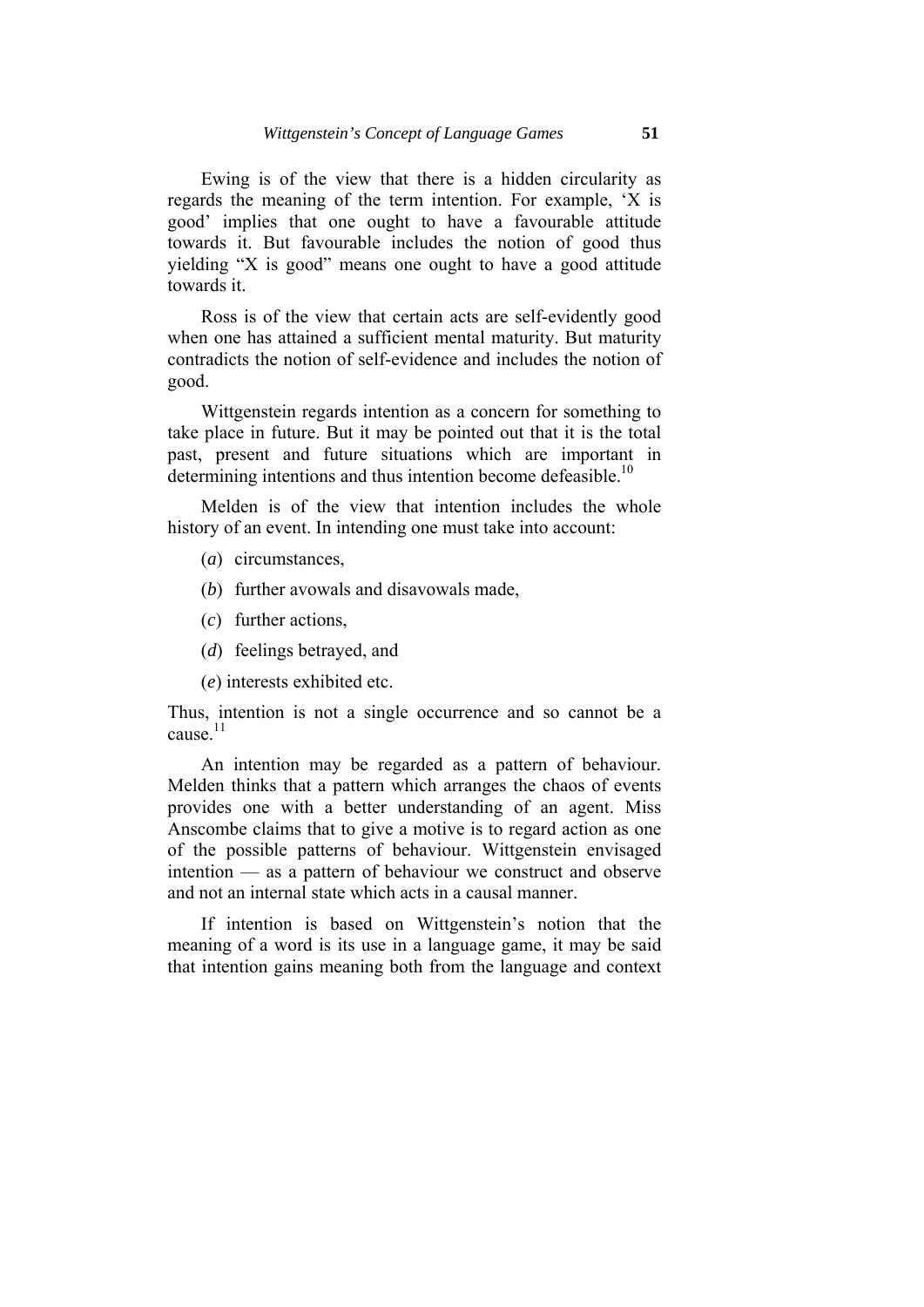in which it is used. Stuart Hamshire, following Wittgenstein, asserts that if at the age of ten one takes a lifetime vow in religious faith it is bound to be unrealistic because it ignores future particulars and actual situations. $12$ 

 Reverting to our theme that the forms and uses of language are flexible and numerous it may be added that words are used in giving commands describing things, expressing wishes in playacting, translating, telling stories in inquiring, thanking, cursing, greeting praying etc. Thus, there is no set of definite rules, no one pattern to be laid, and no single explanation to be given.

 It is misconceived that since they are all uses of language there must be something in common. Wittgenstein in the Blue Books speaks of our craving for generality which is generated because of our tendency to look for something in common to all the entities which we commonly assume under a general term. In the Philosophical Investigations, Wittgenstein suggested a solution which is made explicit in his use of the example of games. We are led to think that there is something in common to all games and this common property is the justification for applying the general term 'game' to many kind of games. There is, a matter of fact, some likeness or similarity, some common features which they all share. $13$ 

 He talks about games like board games, card games, ball games, Olympic games and so on. It will be superfluous to say that there is something in common in them or they would not be called games. There is nothing in common to them but similarities and relationships by virtue of which they are all termed games. If one looks carefully at board games or card games one finds many correspondences but many points eliminated and others added. There are games in which there is no amusement but a lot of patience and concentration is needed. There is not always winning or losing in a game when a child throws his ball and catches it again. There is great deal of ingenuity and luck in games like chess but there is a difference between ingenuity in chess and that in tennis. Games like ring-aring-a-roses and taking an instance from our Indian context of a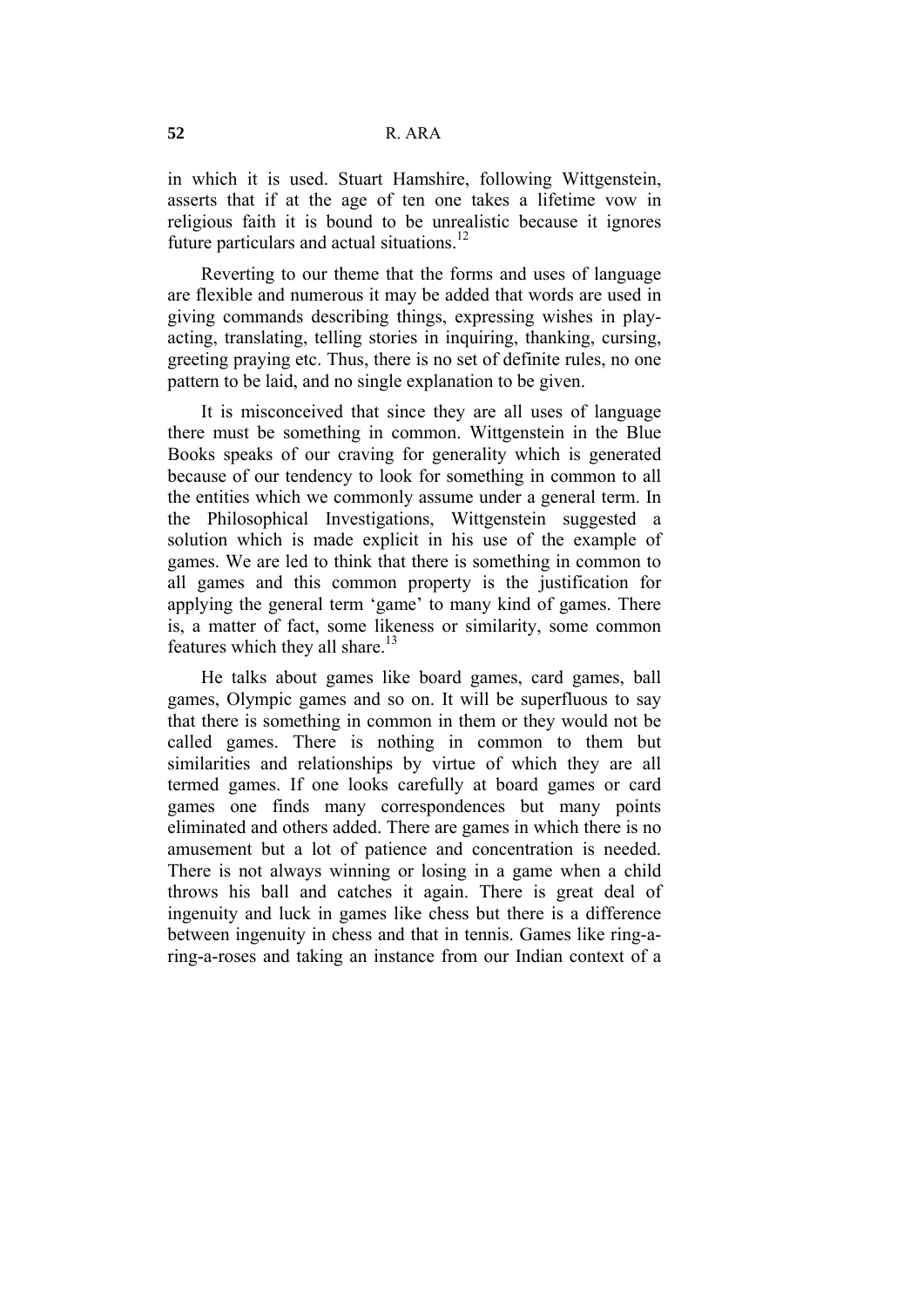game like flying a kite where there is an element of amusement but still a lot of concentration is required.

 If one takes the example of books and tries to find out the common features they share one will fail. A given set of books may not be on the same subject or written by the same author or published by the same firm and yet they are all called books. It is not because what one is looking for lies deeply hidden, but because it is too obvious to the seen.

 Wittgenstein maintains that there is no better expression to describe these characteristics than 'family resemblances'. There are various resemblances between the members of a family: build, gait, features, colour of eyes, eyebrows, temperament etc and' these points overlap and criss-cross in the same way as features of games. This can be compared to the idea that properties are ingredients of the things which have the properties for example that beauty is an ingredient of all beautiful objects as alcohol is of beer or wine. $14$ 

 The nominalist talks of resemblances until he acknowledges that resemblance is unintelligible except as resemblance in a respect and to specify the respect in which objects resemble one another it to indicate a quality or property. The realist talks of properties and qualities and points to the resemblances between the objects that are characterized by such and such a property or quality.

 Wittgenstein is neither a realist nor a nominalist. He affirms at one and the same time the realist claim that there is an objective justification for the application of the word 'game' to games and the nominalist claim that there is no element that is common to all games. Further more the question if resemblances or properties are ultimate is a perverse question if it is meant to have a simple single answer.<sup>15</sup>

 Thus, language is safeguarded from this 'craving for generality' which occurs because of the misconception that there is something common to all the entities which we associate with a general term.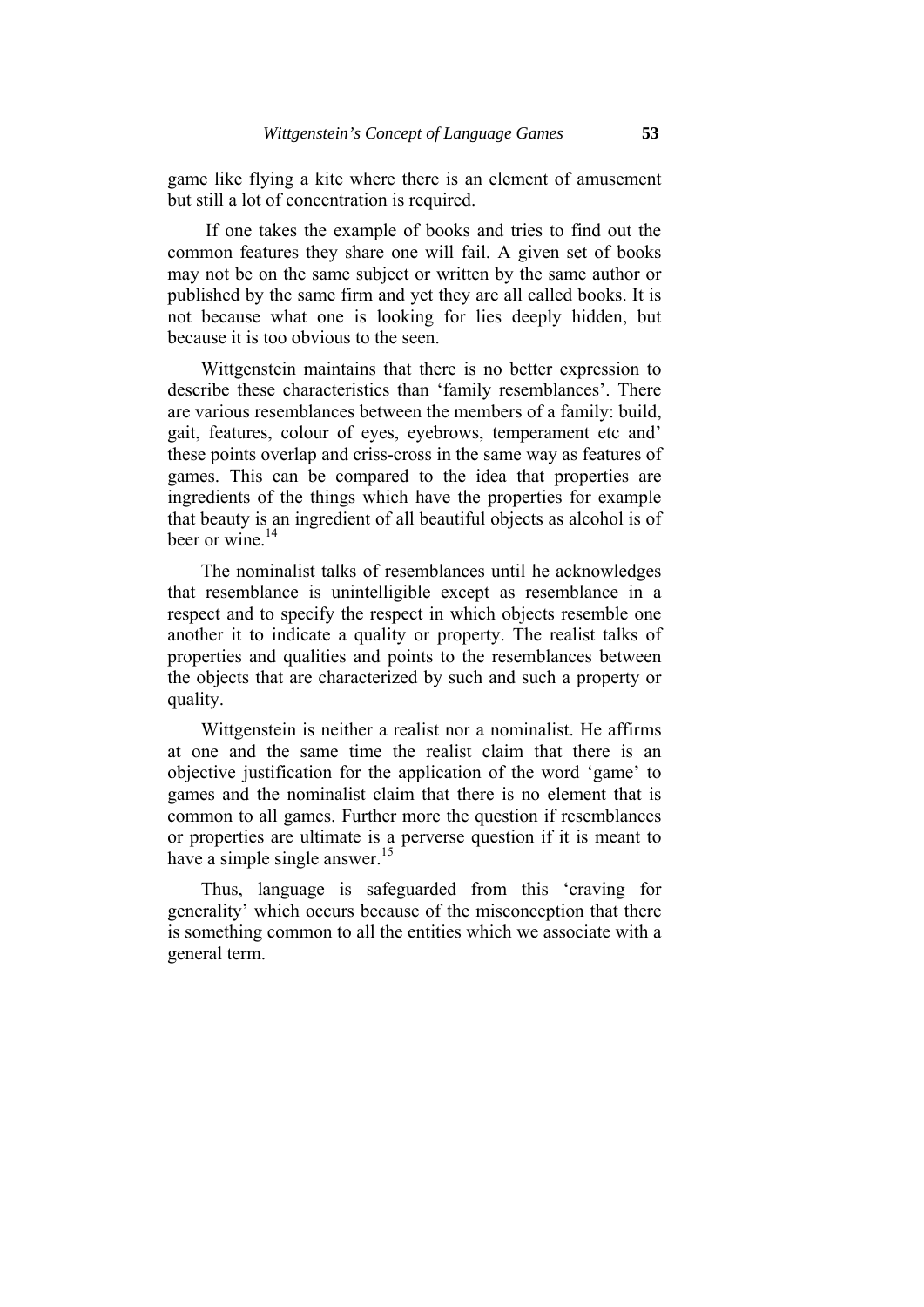It is also misunderstood that language is something unique, isolated and quite on its own. Making use of language is not among the ordinary things we do like eating, drinking, playing, walking etc. To think of language is to think of a form of life, so the understanding of language must bring in to something nonlinguistic. One must take into account as to what people are, they want, and do. For example, there is no such thing as giving and obeying orders. The orders have to be about something, they have meaning within a social context and this is a form of life.<sup>16</sup>

 Form of life has been interpreted by J. F. M. Hunter in an article entitled, "Forms of life" in *Wittgensteins' Philosophical Investigations*. Professor Hunter has explained it thus:

- 1. "A form of life is the same as a language game and calling a language game a form of life is saying that it is something formalized or standardized in our life, that is one of life's form."
- 2. "A form of life is a sort of package of mutually related tendencies to behave in various ways: to have certain facial expressions and to make certain gestures, to do certain things like count apples or help people and to say certain things."
- 3. "To say that something is a form of life is to say that it is a way of life, or a mode manner, fashion or style of life, that it has something important to do with the class structure, the values, the religion, the type of industry and commerce and of recreation that characterize a group of people."<sup>17</sup>

 To put it differently it may be said that any action which is established as belonging to a group and which has a common meaning shared in by the members of that group is a form of life. It covers all social or cultural behaviour in so far as it is meaningful. This pattern of meaningful behaviour is distinguished on the one hand from behaviour which does not carry such meaning for example physical or biological happenings and on the other hand from individual behaviour, which though meaningful in some sense is not an established group meaning. It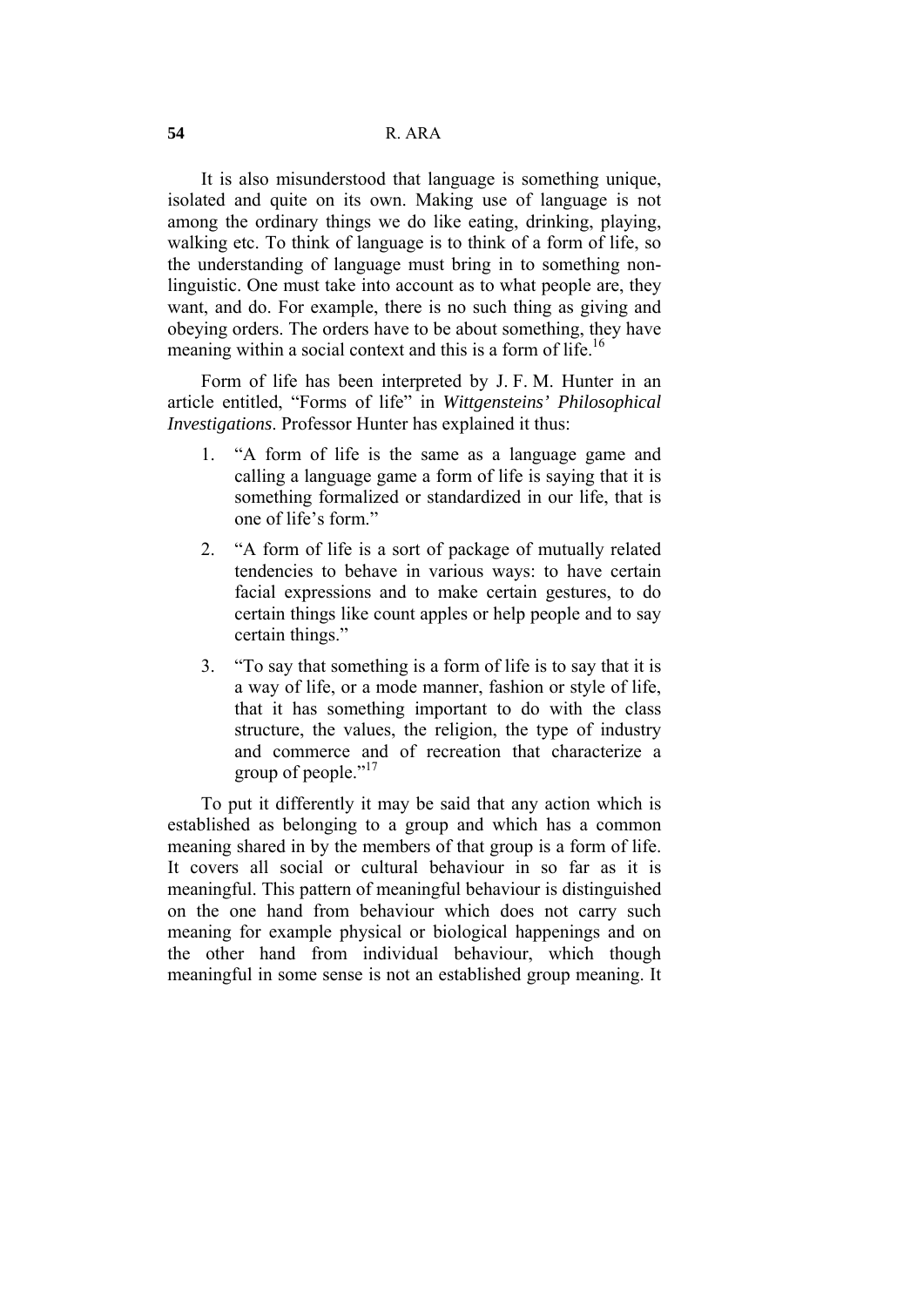may be added that what Wittgenstein call forms of life are what social philosophers call social facts or "institutional facts". But it is important to remember that established patterns of action are not static. Wittgenstein illustrates this with an example. If one takes up the criminal code of a country one cannot make out from the code in what manner the inhabitants of that country deal with a thief, for it is not a book of social anthropology. The rules proceed from the decision people make to implement the rules.<sup>18</sup>

 As far as the Wittgenstein's example of shopping for five red apples goes, we have one meaningful activity or form of life carried out by three language games — in this case counting, identifying colours, and picking out objects. One can imagine the three games functioning by other different forms of life for example awarding five red apples, painting a picture of five red apples and teaching arithmetic with the help of five red apples.

 There is deeper sense of the form of life and this is expressed in persuasion sympathy, hope, expectation expressions of incitements etc. This touches on a further question to which Wittgenstein alluded in the *Tractatus*, survival after death. What Wittgenstein calls the mystical and the unsayable now pervades speech so much so that speech becomes inter-woven with action and attitude of life, and yet able to give expression to the question of the soul.

 In other words, one believes in after life and hope for reward if one adheres to a particular form of life and refuses to accept it if one adheres to another form of life. It may be added that there are five references to forms of life in the Philosophical Investigations and these are interwoven with language. It is so because speaking language is a part of a form of life.<sup>19</sup>

 Wittgenstein's remarks on "Games and Definitions" could be applied to aesthetics. Morris Weitz in his article "The Role of Theory in Aesthetics" propounds the view that Wittgenstein was extra ordinarily gifted with artistic ability. He could design a house, mould a statue, conduct an orchestra or write an imaginary dialogue.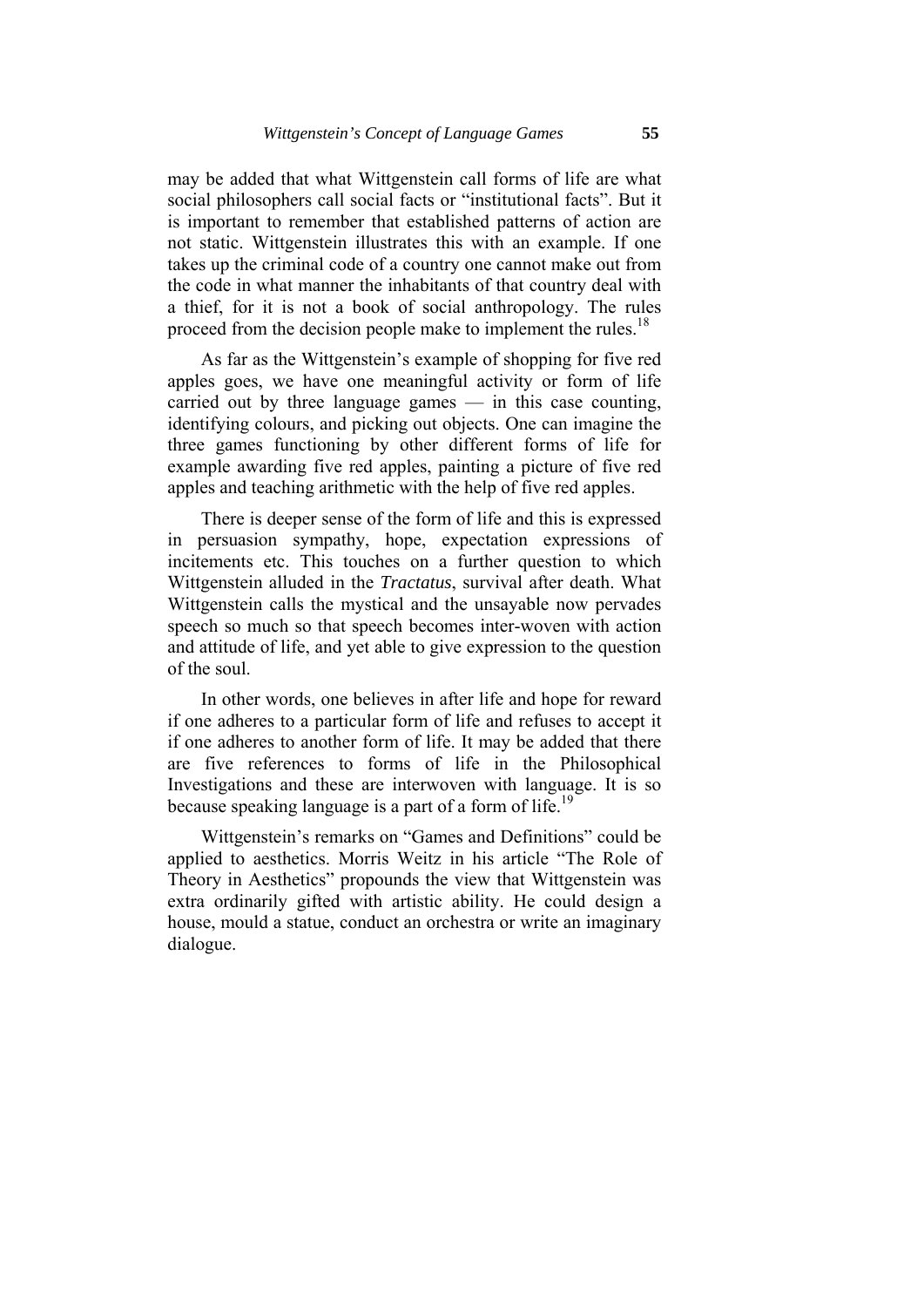The function of words are diverse, so much so that even a single word like beauty has a multiplicity of uses and this multiplicity is not predetermined or fixed. We should therefore admire the "open texture" of language affirming that a word has an indefinite variety of meanings and that new and unprecedented meanings will take birth as the contexts of life alter.

 As mentioned earlier, Wittgenstein gives the example of game. If one asks what a game is, one picks out sample games and describes them. However, knowing what a game is not providing some definition or theory but being able to recognize and explain games and to decide which among imaginary and new examples would or would not be called 'games'.

 The nature of art is like that of the nature of games. If we look carefully and see what it is that we called 'art' we will find no common properties but discern strands of similarities. Knowing what art is not discovering some manifest or latent essence but being able to recognize, describe and explain those things we call art by virtue of these similarities.

 The basic resemblance between these concepts is their open texture. In elucidating them certain (paradigm) cases can be given to which we conveniently apply the word 'art' or game but no exhaustive set of cases can be given. It is so because one can always envisage new cases which can be added to it.

 A concept is open if its conditions of application are emendable that is if a situation or case can be imagined or secured which would expand the use of the concept to cover this or to close the concept and invent a new case to deal with the new case. If necessary and sufficient conditions for the application of a concept can be stated, the concept is a closed one. It happens in logic and mathematics where concepts are clearly defined.

 'Art' is one open concept. New conditions give rise to new art forms which will demand decisions on the part of professional critics whether the concept should be expanded or not. Aestheticians present similar conditions but never sufficient ones for the correct application of the concept. With 'art' its conditions of application can never be exhausted or enumerated since new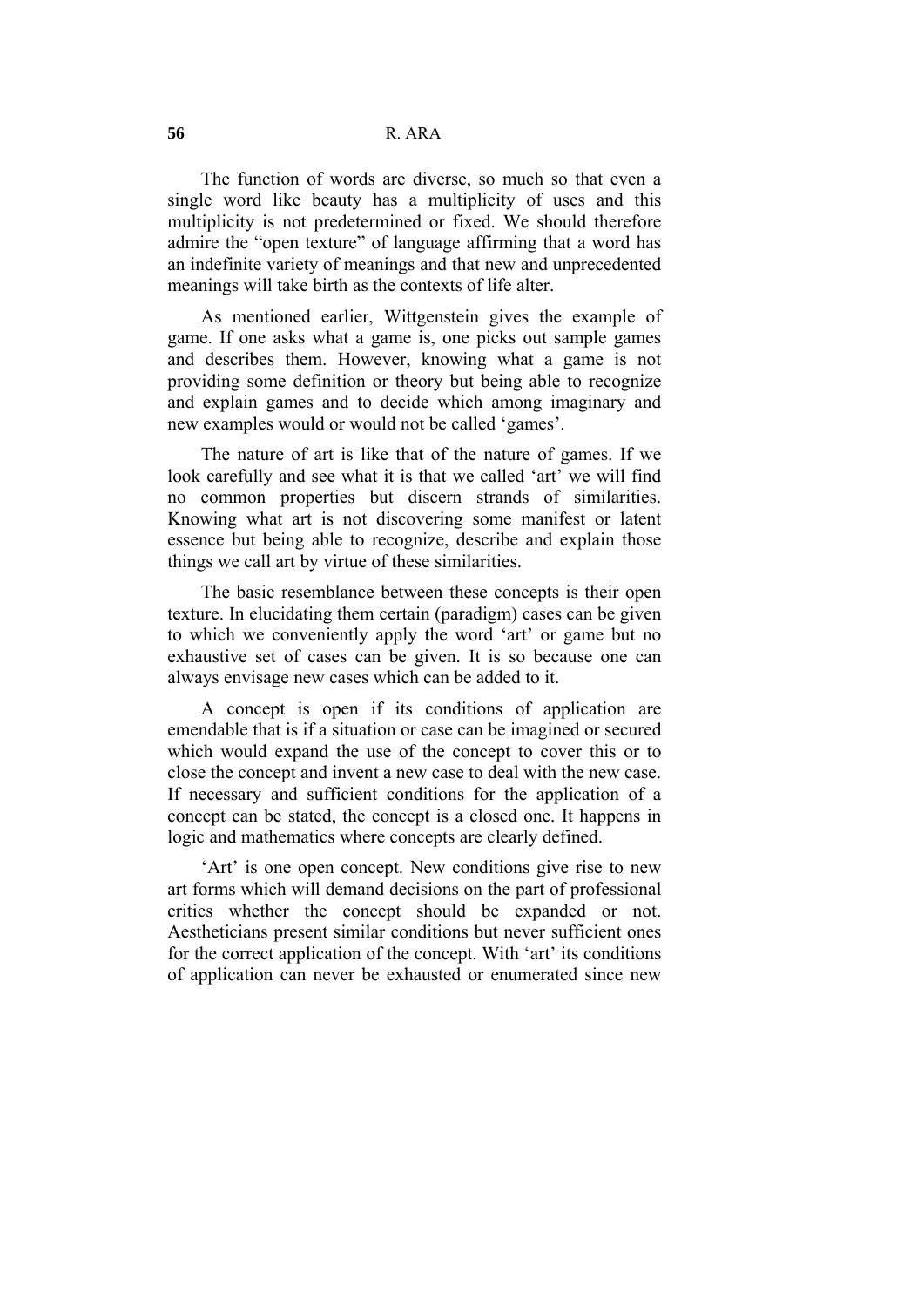cases can always be created by artists or even nature. This is true of every sub-concept of art: tragedy, comedy, painting, opera etc.

 What Morris Weitz is arguing is that the very fine and subtle character of art, its changes and novel creations make it impossible to ensure any set of defining properties. To choose to close the concept is to infringe the possibility of creativity in the arts.20

 It may be said that Wittgenstein in his rejection of philosophical theorizing in the sense of constructing definitions of philosophical entities has provided contemporary aesthetics with a starting point for future progress.

 After an exposition and analysis of Wittgenstein's Philosophy one finds oneself, hesitatingly though, to quote Goethe's remark that if all the ideas he had got from other people were taken away from his writings there would be nothing left. It is indeed true that if all that Wittgenstein had to offer were attributed to their source he would be an unoriginal philosopher exceptionally gifted but in no way creative. However, this is not quite the case, he did have the fecundity of mind to enrich the ideas of other people.<sup>21</sup>

 In all intellectual honesty, Wittgenstein acknowledged in a note now published in the volume entitled *Culture and Value* (pp. 18-19), "I think there is some truth in my idea that I really think reproductively. I don't believe I have ever invented a line of thinking, I have always taken over from some one else. I have simply straight away seized on it with enthusiasm for my work of clarification. This is how Boltzmann, Hertz, Schopenhauer, Frege, Russell, Kraus Loos, Weininger and Splenger Sraffa have influenced me."<sup>22</sup>

 The influence of Schopenhauer on the later philosophy of Wittgenstein is evident from the fact that he borrowed the doctrines about language from Schopenhauer. Wittgenstein explains meaning in terms of human actions, intentions and purposes and through them in terms of patterns of interest and behaviour and finally in terms of ways of life.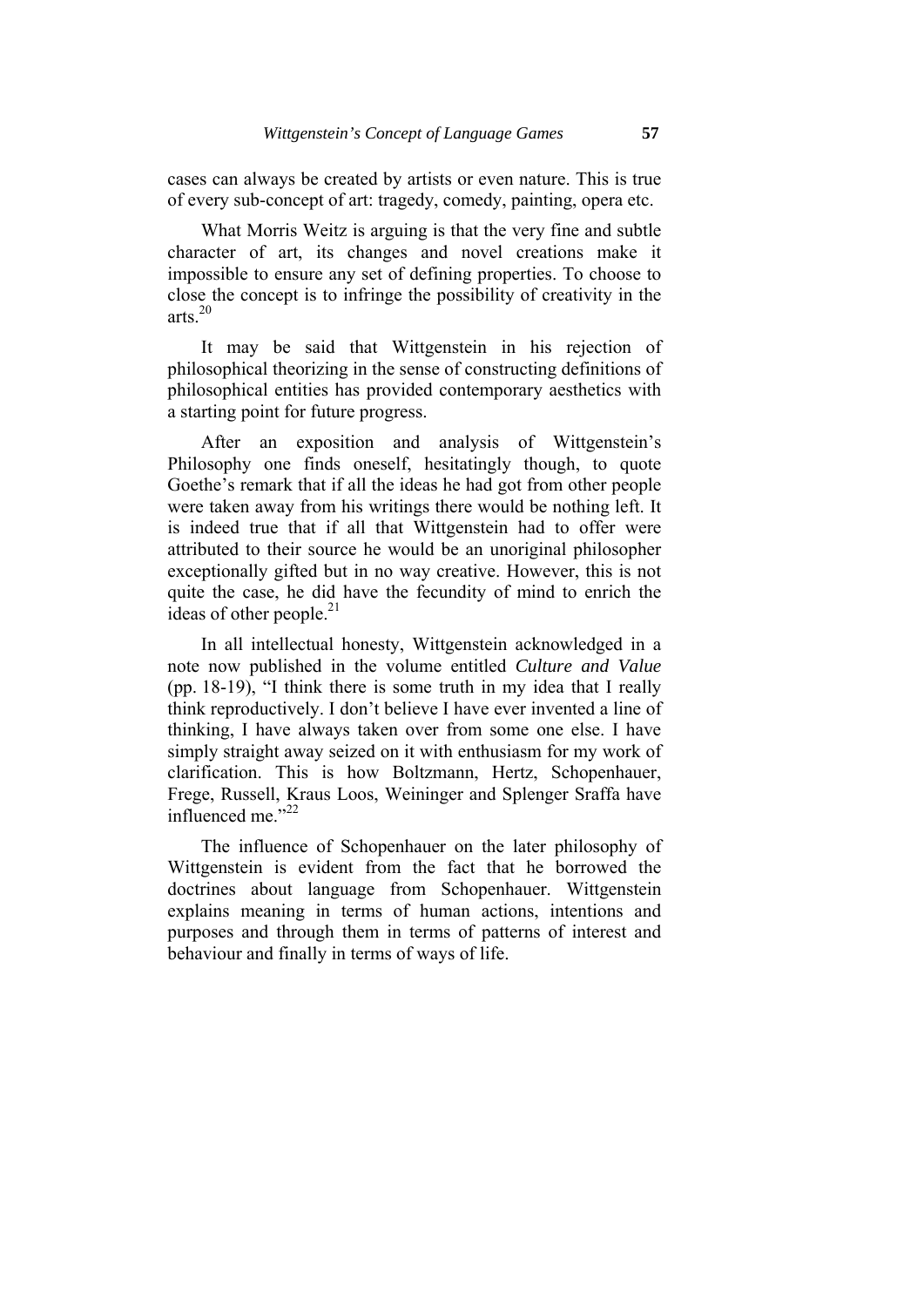Engel affirms that the influence is sometimes specific and determinate as the direct borrowing of a key term family resemblance which plays a vital role in Wittgenstein's philosophy and which Schopenhauer uses a number of times in his philosophy. Engel further adds 'forms of life' which Schopenhauer has taken from Kant and which Goethe had also used when talking about Kant's philosophy. As for the key term paradigm' used by Wittgenstein it is Schopenhauer's much loved and much quoted term. $^{23}$ 

 If it is pre-supposed that Wittgenstein out of vanity didn't give any sources to his work, it is only half-truth. He delved deep into the thought of others so much so that it became the fibre of his being. What he gathered from the thought of others was so firmly assimilated into his own philosophy that it became genuinely his own. This is combined with his own aphoristic and condensed style of prose composition which made his ideas highly original.

 Wittgenstein style of writing is very enigmatic and it is typical of him that he never says that this is what he is doing. He just does it he pre-supposes, comments on, or argues with, revises or rejects utterances of Schopenhauer but does not mention it.

 In the light of all this it is no wonder that the philosophy of Wittgenstein was to a large extent an attempt to revise and correct Schopenhauer.

 It may be added that Wittgenstein went out of his way to draw his reader's attention to his own forerunners, his way of opening a dialogue on any important subject is to trace the development of the concept by his predecessors in the history of thought with ample quotation and full attribution. This approach in no way undermines our appreciation of his work or lowers our sense of distinctiveness of his philosophical personality.<sup>24</sup>

 However, it may be pointed out that despite the electric character of Wittgenstein's philosophy, the technique of linguistic analysis engineered by him changed the very character and conception of philosophy. Later Wittgenstein, denies that philosophy and especially metaphysical philosophy does or can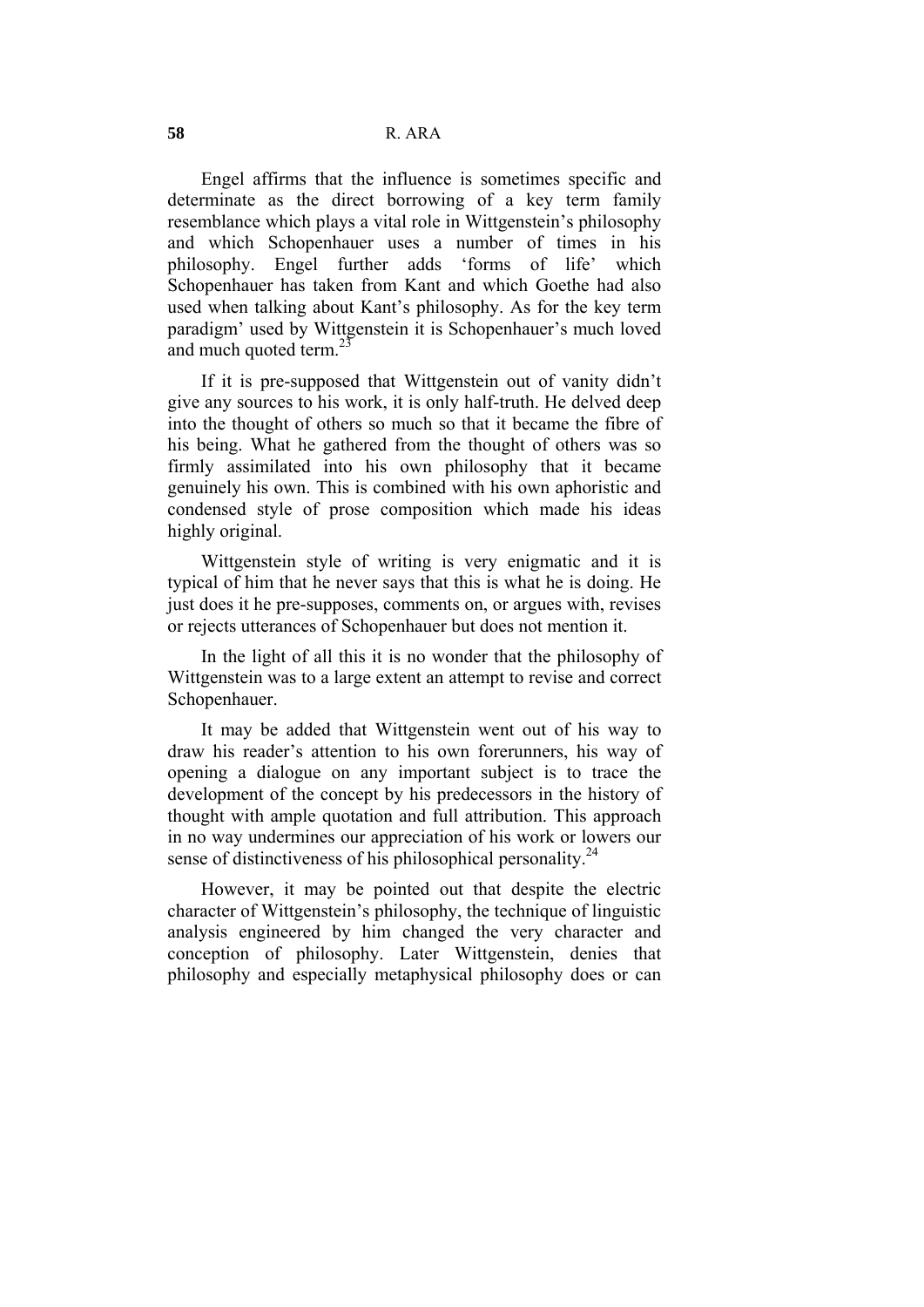study the nature of ultimate reality. Philosophy also does not study those problems which are as yet unamenable to scientific treatment. It also is not simply the most general of the sciences. The prescriptive or ethical role classically assigned to philosophy is also basically questionable. It is not the job of philosophy to discover how we ought to live. Wittgenstein has also stubbornly opposed to any assimilation of philosophy to science.

 The basic thesis of later Wittgenstein is that philosophical problems arise out of the confusion of grammar and logic of various types of statements. For example, the grammar of material-object words and names of abstract entities is very similar. The subject/predicate sentences have the same form but they are used in countless different ways. Declarative sentences share the same mood, but we must not let this blind us to the differences between various kinds of such sentences and their roles in language. They can be logically diametrically opposite to one another. When we confuse a statement like "The flower is yellow", with a statement like "The Reality is spiritual", metaphysical problems and paradoxes are generated. The "yellow" does not qualify the flower the way "spiritual" qualifies the Reality. The first predicate is descriptive while the second predicate is interpretative. Furthermore, we do not know exactly as to what "Reality" and "spiritual" are. However, by ascribing spirituality to Reality, we shall be ending up with idealismmaterialism debate, thus generating a first-rate philosophical paradox.

 Similarly, the language embeds countless pictures, which can lead to deep philosophical puzzlement. For example, the mindbody problem may be generated by the "inner/outer" picture embedded in the language. We may picture "time", as a flowing river or blowing wind and then ask as to whether time is pure duration or a series of successive points. The simple grammatical pronoun "I" may be projected on reality to yield the doctrine of the soul.

 If we assimilate philosophy to science, great philosophical difficulties can be cultivated. According to Wittgenstein, the archetype of explanation and intellectual progress that has been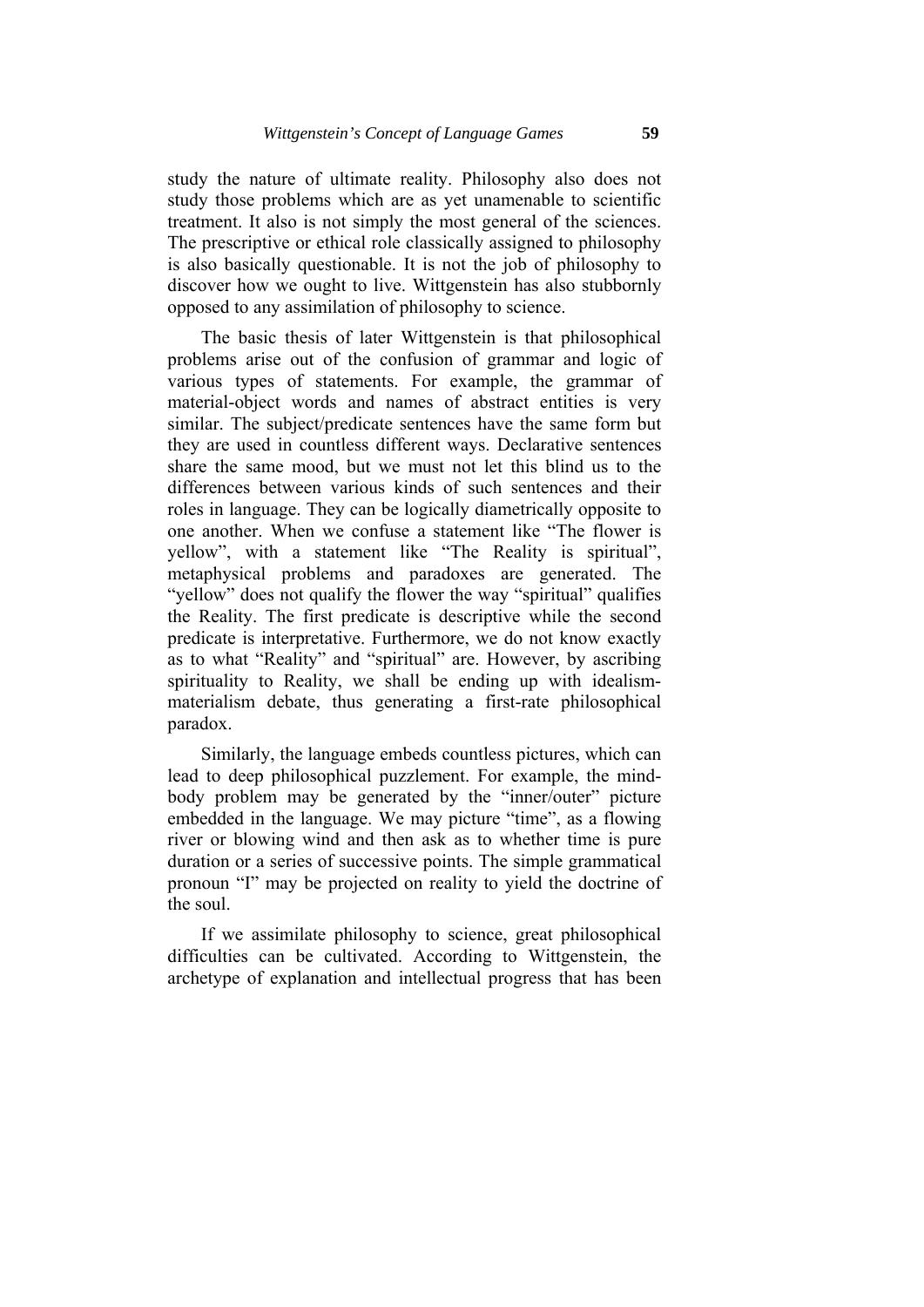provided in the last five centuries by science can play havoc when applied to philosophy. For it inclines us to search for explanations instead of describing grammatical conventions, to construct ideal languages instead of describing our own, to conceive of metaphysics as a super physics instead of searching for the roots of metaphysical paradoxes in linguistic confusion.

 It is the contention of later Wittgenstein that grand philosophical systems can finally be traced to linguistic confusion. Idealism and materialism, theism and pantheism, monism and pluralism, etc., can be shown to be controversies generated by linguistic confusion. We can also trace them to pictures embedded in our language.

 The traditional conception of philosophy viewed the subject as the mother of all sciences or the most fundamental and profound inquiry into the nature of reality etc. However, the later Wittgenstein maintains that philosophy is a product of linguistic confusion. It is to these confusions that endless and baffling questions of philosophy can be traced to. The illusions of philosophy are rooted in deep features of our language. These deep and complex features of language determine our thought and orientate our approach of looking at them.

 Later Wittgenstein recommends a thorough analysis of language to determine the sources of our philosophical troubles. Wittgenstein deems different methods as different therapies with a view to liberating the philosopher from deep and pervasive puzzlement. According to Later Wittgenstein, the philosophical problems do not have a solution like mathematical questions or scientific queries. Assimilating philosophical problems to either mathematical propositions or scientific theories smacks of highest methodological confusion. We have to understand the genesis of philosophical problems in the all-pervading linguistic confusion, when we understand that philosophical problems are not real problems but products of linguistic confusion. When we understand the origin and development of philosophical problems, our itch for asking philosophical questions dies down. Philosophy is a battle of human intelligence against the bewitchment of language. Philosophy traps us into muddles felt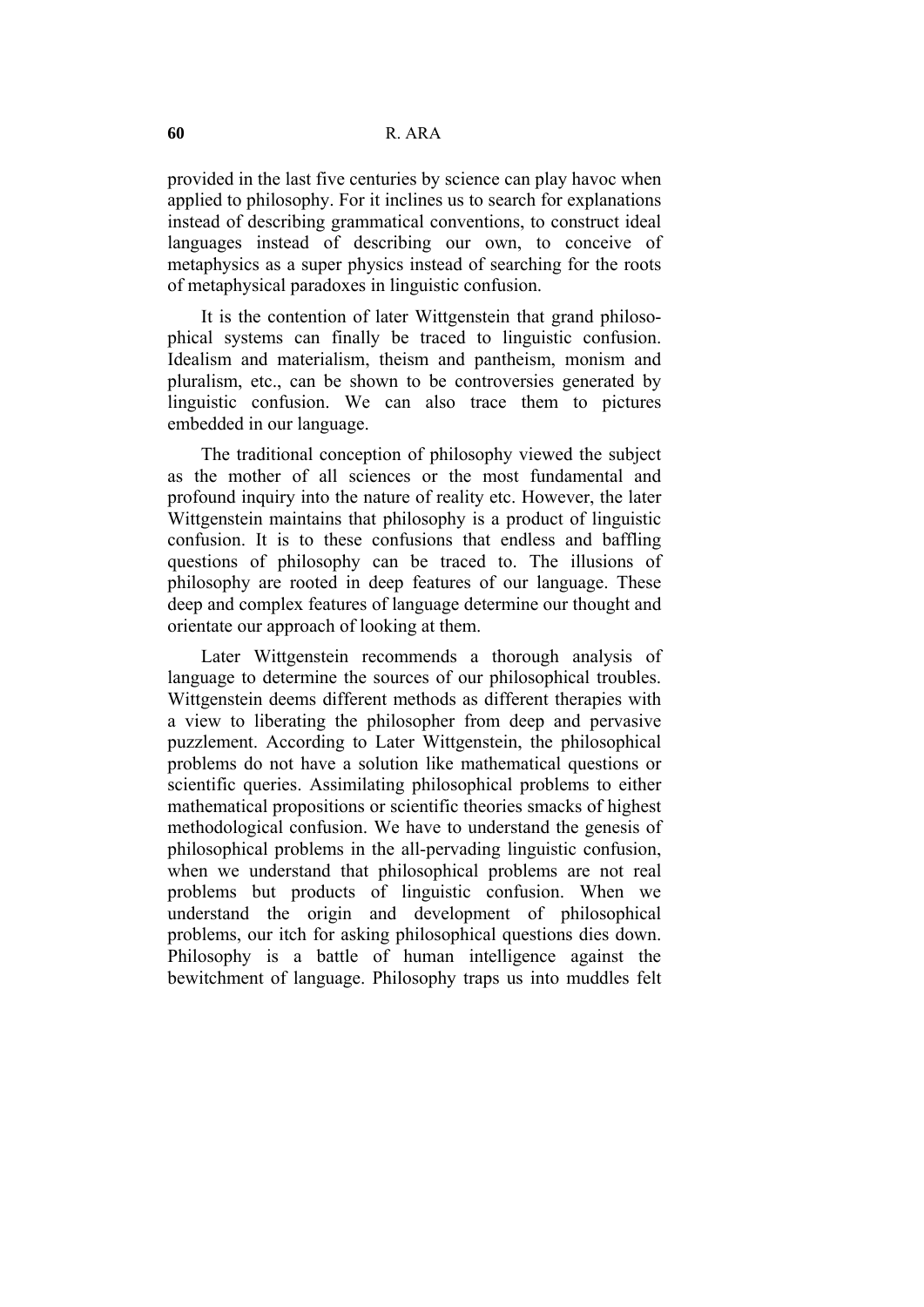as problems. The job of linguistic analysis is to liberate the philosopher from the traps language designs for us.

 The early Wittgenstein also advocated the therapeutic conception of philosophy. The atomistic analysis of early Wittgenstein was also addressed to showing that philosophical problems were nonsensical and hence did not really exist. The later Wittgenstein also thought that the job of analysis was therapeutic. However, his view of how it ought to be accomplished changed radically.

 The early and later Wittgenstein in between them signify a great disjunction or rupture — the early Wittgenstein being essentially a modern philosopher in the Cartesian–Lockean– Kantian tradition, advocating or espousing a realist, objectivist, representationalist account of the world and therefore operating within the world-view and value-system of Modern Europe, and later Wittgenstein being one of the first categorical initiators of Euro-American Postmodern turnaround. In the *Tractatus,* he is a modernist at its methodological best, his logical atomist analysis representing the pinnacle of realist-objectivist predilections or orientations of Modern Europe and in the Investigations he negotiates the twists and turns of anti-realist and anti-objectivist account of language, of truth and of meaning.

#### **REFERENCES**

- 1 C. A. Van Peursen, *Ludwig Wittgenstein* (London: Faber and Faber), p. 75.
- 2 *Ibid*, p. 75.
- 3 *Ibid*. p. 79.
- 4 *Ibid*. pp. 82-86.
- 5 *Ibid*. p. 100.
- 6 *Ibid*. p. 109.
- 7 Rush Rhees, *Discussion of Wittgenstein* (London: Routledge and Kegan Paul, 1970), pp. 55-56.
- 8 *Ibid*, p. 57.